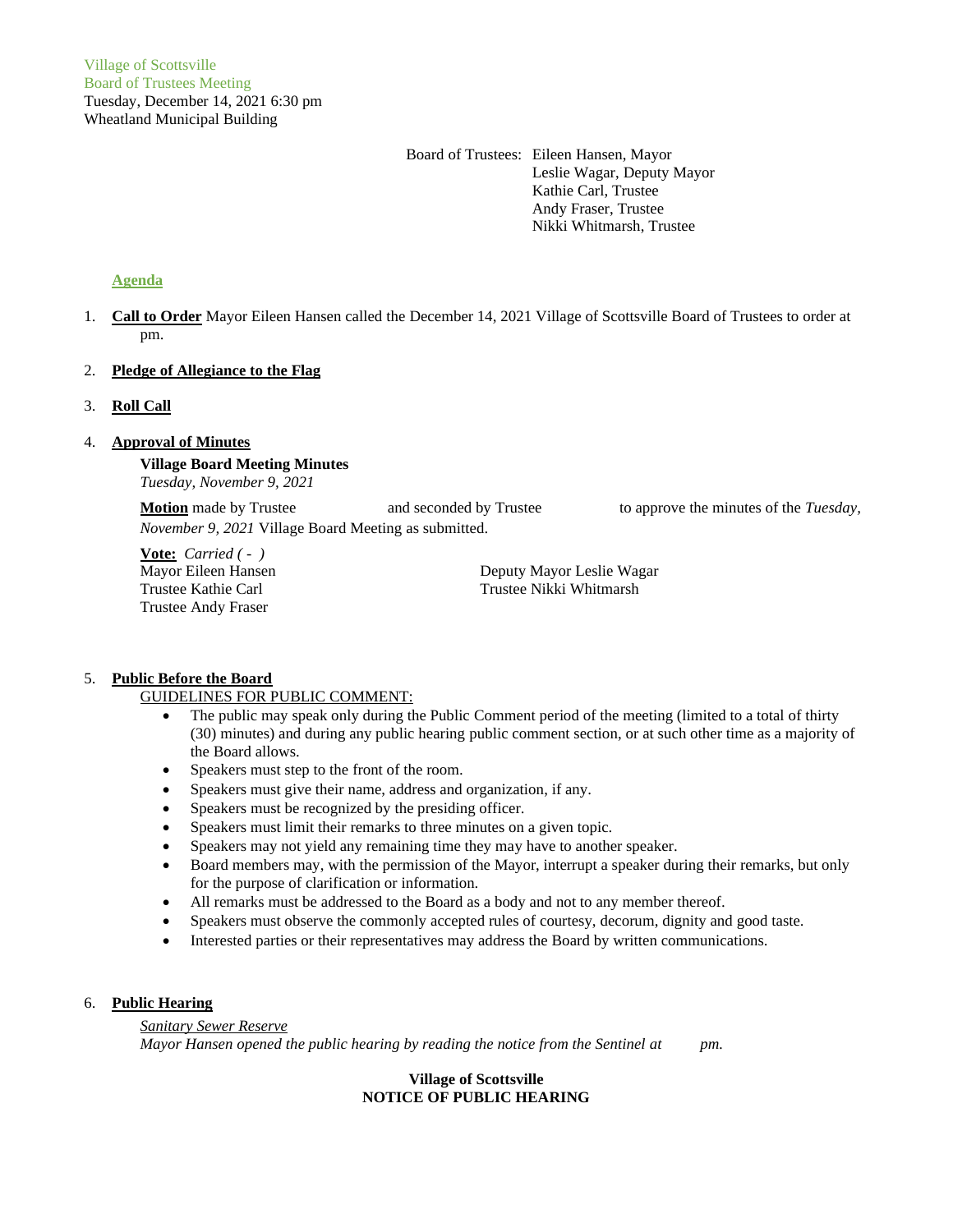**PLEASE TAKE NOTICE** that the Scottsville Village Board will be holding a Public Hearing at the Wheatland Municipal Building, 22 Main Street, Scottsville, New York 14546 on December 14, 2021 at 7:00 pm to consider release monies already on deposit in the Sanitary Sewer Reserve to pay a portion of the 2021 F450 1-ton truck in an amount not to exceed \$17,416.93.

All interested persons will be given an opportunity to speak for or against the above proposed legislation at the time and location set herein. Comments may also be sent via email to [villageclerk@scottsvilleny.org.](mailto:villageclerk@scottsvilleny.org)

*Public Comment opened at pm.* Public Comment:

*Public Comment closed and Board Comment opened at pm.* Board Comment:

*Public Hearing closed at pm.*

**Motion** made by Trustee and seconded by Trustee to release monies already on deposit in the Sanitary Sewer Reserve to pay a portion of the 2021 F450 1-ton truck in an amount not to exceed \$17,416.93.

**Vote:** *Carried ( - )* Trustee Andy Fraser

Mayor Eileen Hansen Deputy Mayor Leslie Wagar Trustee Kathie Carl Trustee Nikki Whitmarsh

*Equipment Reserve Mayor Hansen opened the public hearing by reading the notice from the Sentinel at pm.*

#### **Village of Scottsville NOTICE OF PUBLIC HEARING**

**PLEASE TAKE NOTICE** that the Scottsville Village Board will be holding a Public Hearing at the Wheatland Municipal Building, 22 Main Street, Scottsville, New York 14546 on December 14, 2021 at 7:15 pm to consider release monies already on deposit in the Equipment Reserve to pay a portion of the 2021 F450 1-ton truck in an amount not to exceed \$17,416.93.

All interested persons will be given an opportunity to speak for or against the above proposed legislation at the time and location set herein. Comments may also be sent via email to [villageclerk@scottsvilleny.org.](mailto:villageclerk@scottsvilleny.org)

*Public Comment opened at pm.* Public Comment:

*Public Comment closed and Board Comment opened at pm.* Board Comment:

*Public Hearing closed at pm.*

**Motion** made by Trustee and seconded by Trustee to release monies already on deposit in the Equipment Reserve to pay a portion of the 2021 F450 1-ton truck in an amount not to exceed \$17,416.93.

**Vote:** *Carried ( - )*

Mayor Eileen Hansen **Deputy Mayor Leslie Wagar**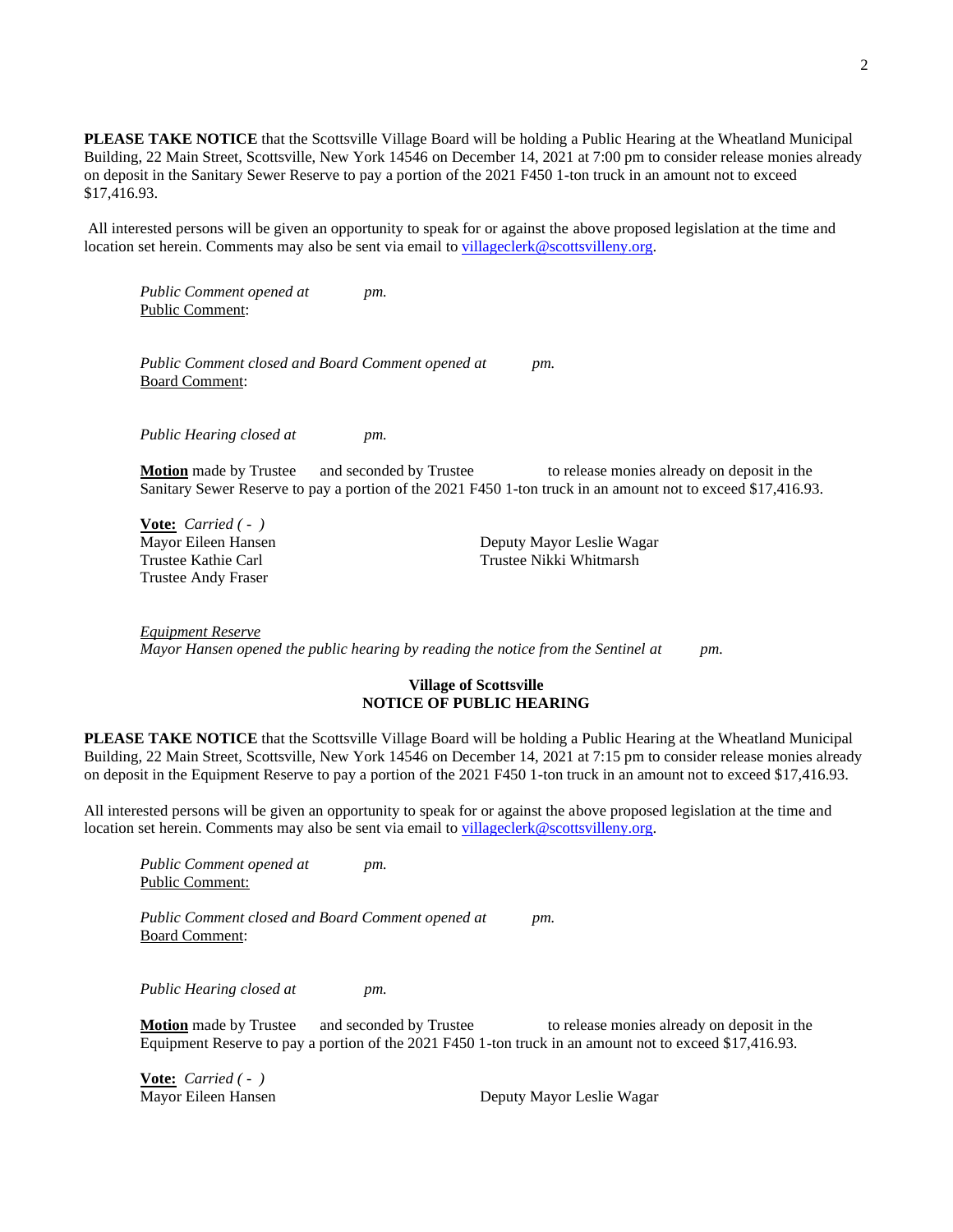Trustee Andy Fraser

Trustee Kathie Carl Trustee Nikki Whitmarsh

*Local Law 8-2021 Opt out marijuana dispensary. Mayor Hansen opened the public hearing by reading the notice from the Sentinel at pm.*

# **Village of Scottsville NOTICE OF PUBLIC HEARING**

**PLEASE TAKE NOTICE** that the Scottsville Village Board will be holding a Public Hearing at the Wheatland Municipal Building, 22 Main Street, Scottsville, New York 14546 on December 14, 2021 at 7:30 pm to consider Local Law 8-2021 to opt out of marijuana dispensary, action subject to a permissive referendum.

All interested persons will be given an opportunity to speak for or against the above proposed legislation at the time and location set herein. Comments may also be sent via email to [villageclerk@scottsvilleny.org.](mailto:villageclerk@scottsvilleny.org)

*Public Comment opened at pm.* Public Comment:

*Public Comment closed and Board Comment opened at pm.* Board Comment:

*Public Hearing closed at pm.*

**Motion** made by Trustee and seconded by Trustee to adopt Local Law 8-2021 pursuant to Cannabis Law § 131 opting out of licensing and establishing retail cannabis dispensaries within the Village of Scottsville.

# **Section 1. Legislative Intent**

It is the intent of this local law to opt the Village of Scottsville out of hosting retail cannabis dispensaries within its boundaries.

### **Section 2. Authority**

This local law is adopted pursuant to Cannabis Law § 131, which expressly authorizes cities and villages to optout of allowing retail cannabis dispensaries and/or on-site cannabis consumption establishments to locate and operate within their boundaries.

# **Section 3. Local Cannabis Retail Dispensary Opt-Out**

The Board of Trustees of the Village of Scottsville, County of Monroe hereby opts-out of allowing retail cannabis dispensaries from locating and operating within the boundaries of the Village of Scottsville.

# **Section 4. Severability**

If a court determines that any clause, sentence, paragraph, subdivision, or part of this local law or the application thereof to any person, firm or corporation, or circumstance is invalid or unconstitutional, the court's order or judgment shall not affect, impair, or invalidate the remainder of this local law, but shall be confined in its operation to the clause, sentence, paragraph, subdivision, or part of this local law or in its application to the person, individual, firm or corporation or circumstance, directly involved in the controversy in which such judgment or order shall be rendered.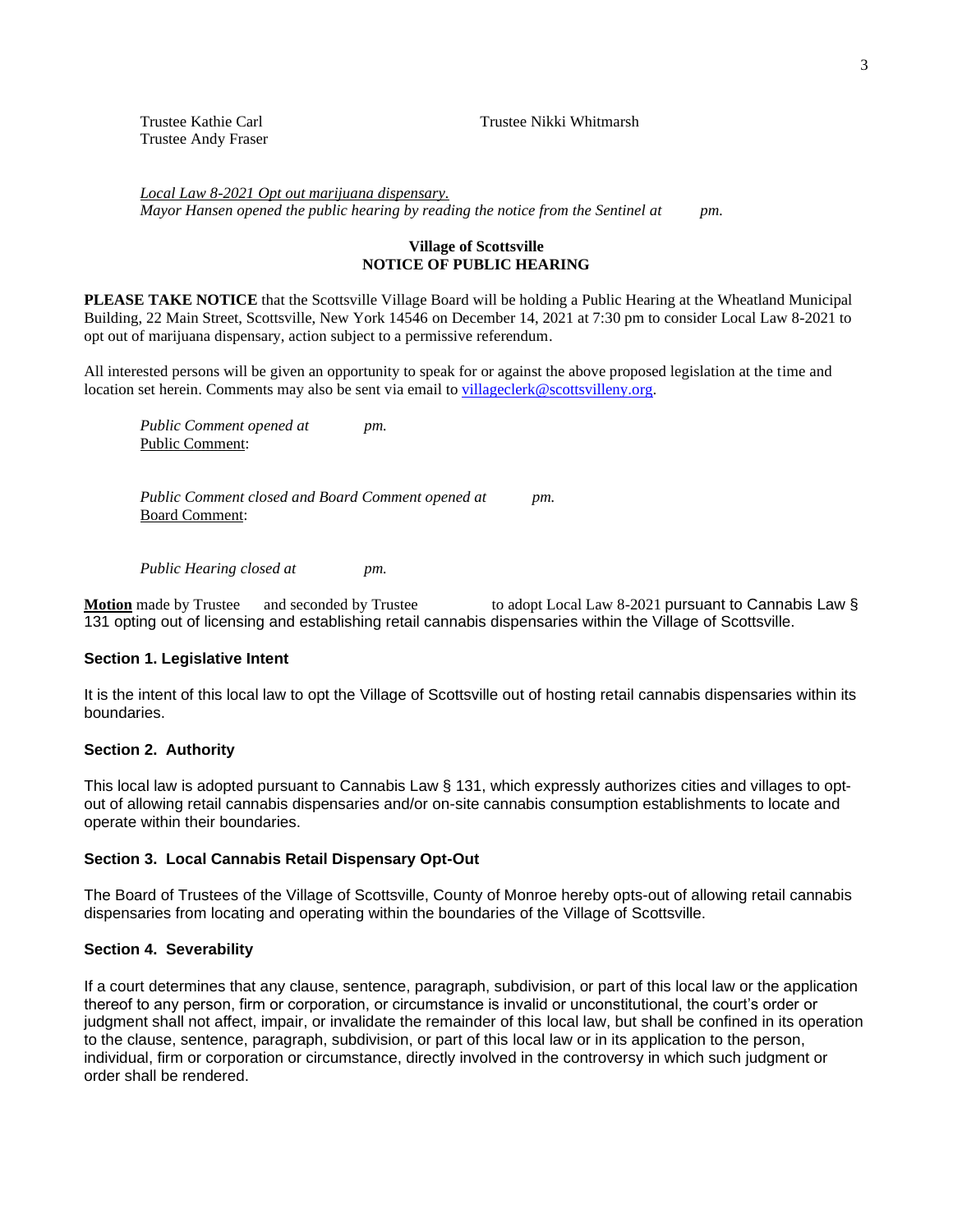# **Section 5. Effective date**

This local law shall take effect immediately upon filing with the Secretary of State. Pursuant to Cannabis Law § 131, this local law is subject to a permissive referendum and thus may not be filed with the Secretary of State until the applicable time period has elapsed to file a petition or a referendum has been conducted approving this local law.

**Roll Call Vote:** *Carried ( - )* Mayor Eileen Hansen **Deputy Mayor Leslie Wagar** Trustee Kathie Carl Trustee Nikki Whitmarsh Trustee Andy Fraser

*Local Law 9-2021 Opt out marijuana on-site consumption sites.*

*Mayor Hansen opened the public hearing by reading the notice from the Sentinel at pm.*

# **Village of Scottsville NOTICE OF PUBLIC HEARING**

**PLEASE TAKE NOTICE** that the Scottsville Village Board will be holding a Public Hearing at the Wheatland Municipal Building, 22 Main Street, Scottsville, New York 14546 on December 14, 2021 at 7:45 pm to consider Local Law 9-2021 to opt out of marijuana on-site consumption locations, action subject to a permissive referendum.

All interested persons will be given an opportunity to speak for or against the above proposed legislation at the time and location set herein. Comments may also be sent via email to [villageclerk@scottsvilleny.org.](mailto:villageclerk@scottsvilleny.org)

*Public Comment opened at pm.* Public Comment:

*Public Comment closed and Board Comment opened at pm.* Board Comment:

*Public Hearing closed at pm.*

**Motion** made by Trustee and seconded by Trustee to adopt local law adopted pursuant to Cannabis Law § 131 opting out of licensing and establishing on-site cannabis consumption establishments within the Village of Scottsville.

## **Section 1. Legislative Intent**

It is the intent of this local law to opt the Village of Scottsville out of hosting on-site cannabis establishments within its boundaries.

# **Section 2. Authority**

This local law is adopted pursuant to Cannabis Law § 131, which expressly authorizes cities and villages to optout of allowing retail cannabis dispensaries and/or on-site cannabis consumption establishments to locate and operate within their boundaries.

#### **Section 3. Local Cannabis On-Site Consumption Opt-Out**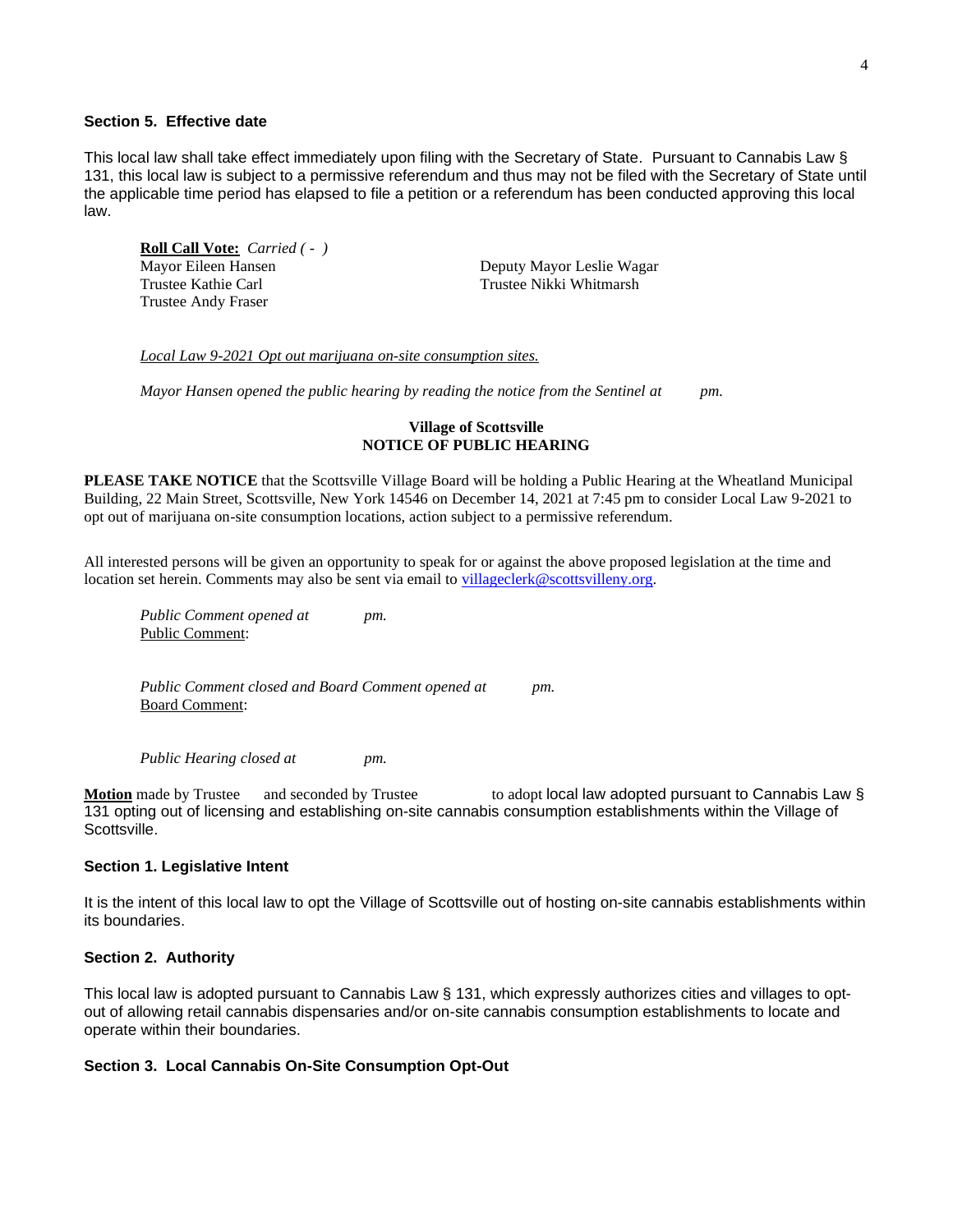The Board of Trustees of the Village of Scottsville, County of Monroe hereby opts-out of allowing on-site cannabis establishments from locating and operating within the boundaries of the Village of Scottsville.

# **Section 4. Severability**

If a court determines that any clause, sentence, paragraph, subdivision, or part of this local law or the application thereof to any person, firm or corporation, or circumstance is invalid or unconstitutional, the court's order or judgment shall not affect, impair, or invalidate the remainder of this local law, but shall be confined in its operation to the clause, sentence, paragraph, subdivision, or part of this local law or in its application to the person, individual, firm or corporation or circumstance, directly involved in the controversy in which such judgment or order shall be rendered.

# **Section 5. Effective date**

This local law shall take effect immediately upon filing with the Secretary of State. Pursuant to Cannabis Law § 131, this local law is subject to a permissive referendum and thus may not be filed with the Secretary of State until the applicable time period has elapsed to file a petition or a referendum has been conducted approving this local law.

**Roll Call Vote:** *Carried ( - )* Mayor Eileen Hansen Deputy Mayor Leslie Wagar Trustee Kathie Carl Trustee Nikki Whitmarsh Trustee Andy Fraser

# 7. **Reports - Attorney Thomas Rzepka**

- 8. **Department Reports**
	- a) **Building Inspector/Code Enforcement Officer Permits Issued**

**Permits Finalized**

**Code Enforcement**

**Developments/Projects**

**New Items**

**Ongoing Items/Concerns**

**Upcoming**

# b) **DPW – Ken Bohn & Todd Schwasman**

**Updates**

c) **Treasurer – Katie Garner**

*Pay Bills:*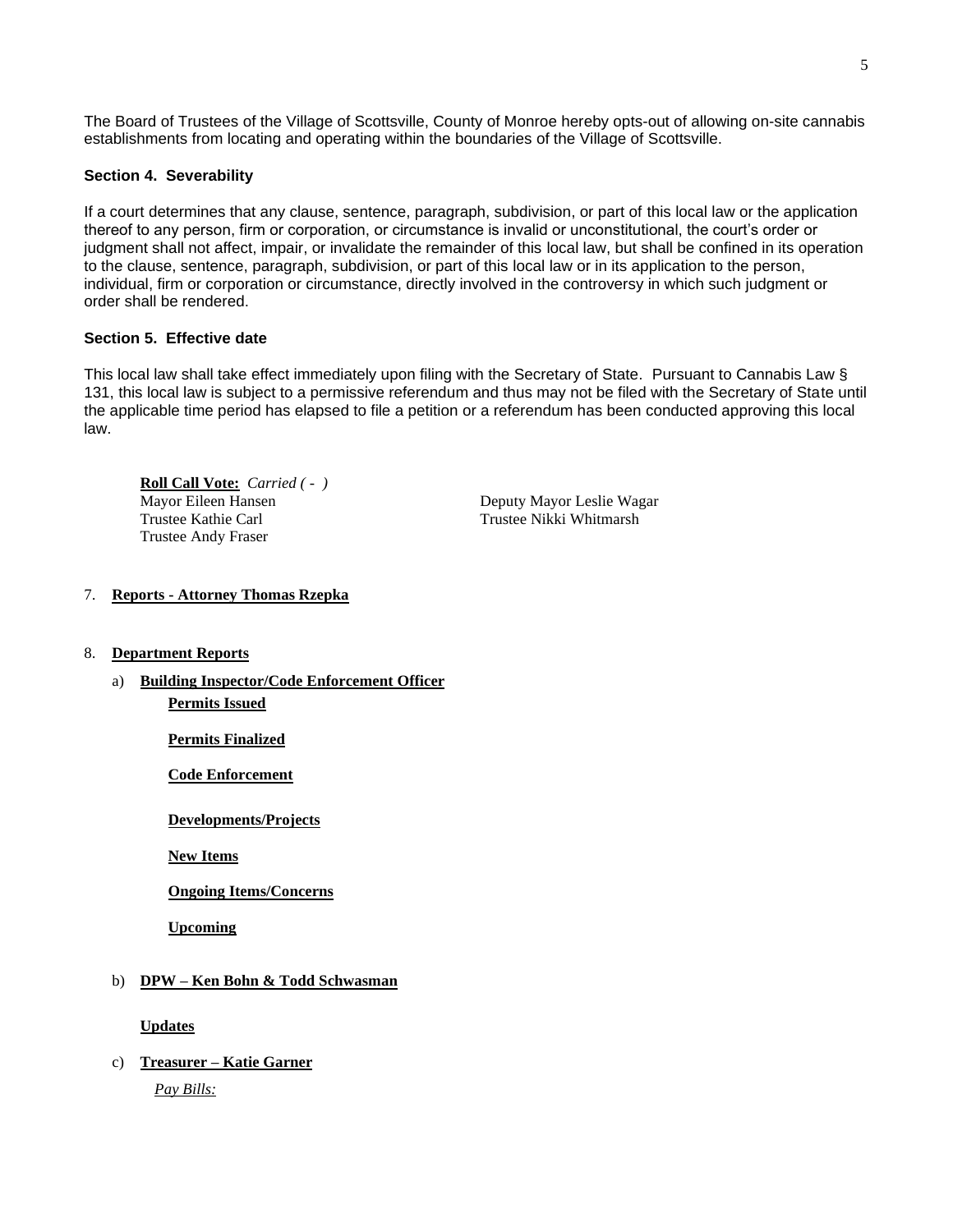**Motion** made by Trustee and seconded by Trustee to approve payables on the AP Check Register Report through December 14, 2021 and prepaid bills with General Payables totaling *\$47,693.19* .

**Vote:** *Carried ( - )* Trustee Andy Fraser

Mayor Eileen Hansen Deputy Mayor Leslie Wagar Trustee Kathie Carl Trustee Nikki Whitmarsh

*Treasurers Report:*

**Expenses:** 

|          | <b>Overspent Lines</b>           | Why?                          |
|----------|----------------------------------|-------------------------------|
| A.5110.2 | <b>Street Maint Equipment</b>    | 1-ton submitting for CHIPs    |
| G.8120.2 | <b>Sanitary Sewers Equipment</b> | <i>1-ton (Public Hearing)</i> |

# **Updates:**

Received 3rd Quarter Monroe County Sales Tax for an amount of \$154,995.13 compared to Q3 2020 - \$138,788.98 on track to exceed budgeted revenue

Starting 2022-23 Budget Prep

Budget Item - KVS Cloud Conversion - KVS Server Migration

|                                      | Planned         |                |
|--------------------------------------|-----------------|----------------|
| <b>ARPA</b> Expenses                 | Expenses        | Paid to date   |
| <b>Phone System Cloud Conversion</b> | \$<br>1,080.00  | 1,080.00       |
| <b>Johnson Park Flooring</b>         | 11,200.00       |                |
| <b>Johnson Park Furnishings</b>      |                 |                |
| Chairs                               | 1,269.12        | 1,269.12       |
| Tables                               | 1,340.00        | 537.08         |
| Racks                                | 575.68          | 575.68         |
|                                      | 15,464.80<br>\$ | \$<br>3.461.88 |

*Budget Workshop Dates* January 18, 2022 February 15, 2022 February 22, 2022

#### d) **Clerk – Anne Hartman**

*IT Support*

SkyPort and PinPoint Group giving us quotes for IT service contract to offer more protection

*Office Copier* **Motion** made by Trustee and seconded by Trustee to allow the mayor to sign the copier 60 month lease agreement with BXI.

**Vote:** *Carried ( - )* Trustee Andy Fraser

Mayor Eileen Hansen Deputy Mayor Leslie Wagar Trustee Kathie Carl Trustee Nikki Whitmarsh